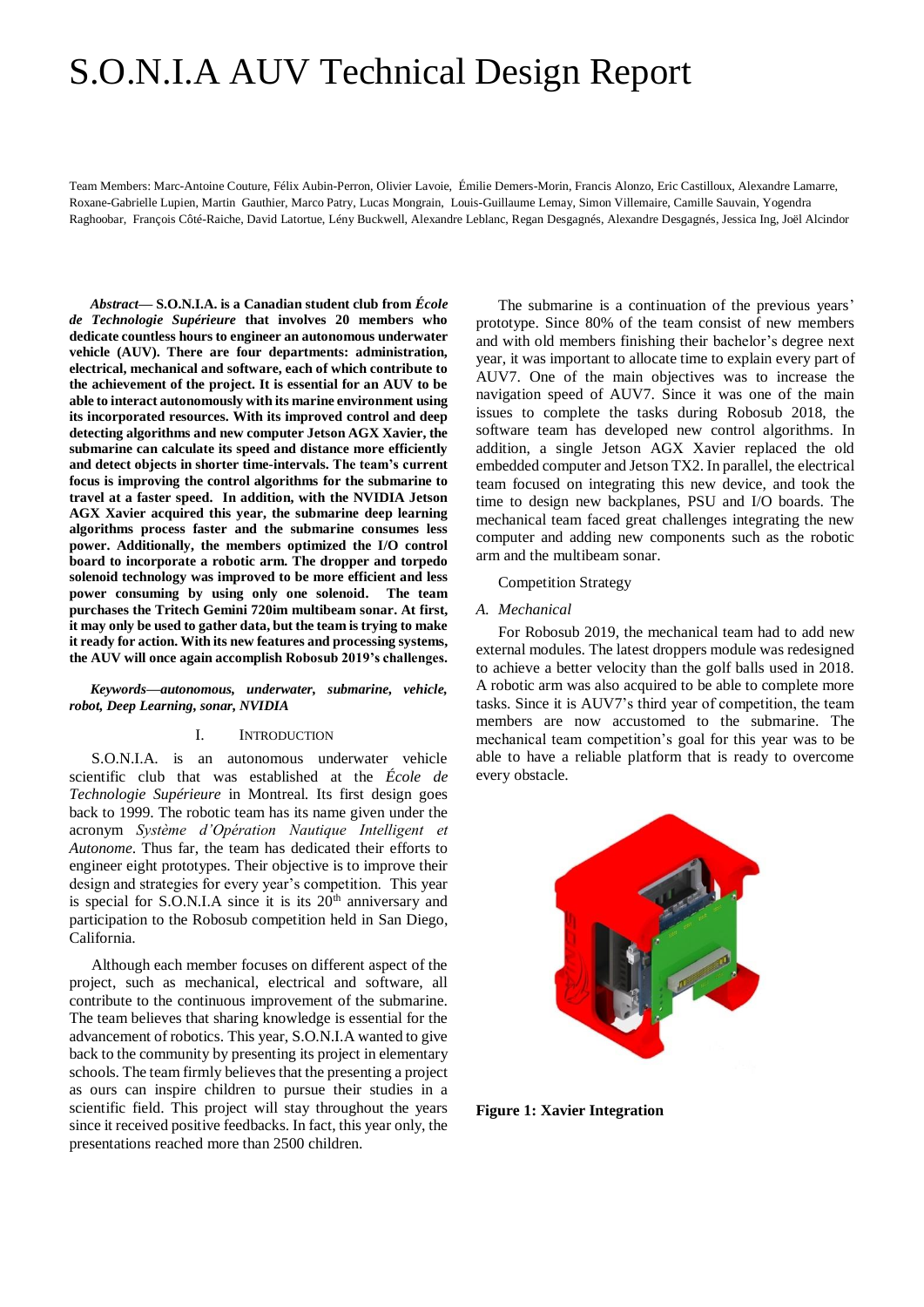## *B. Electrical*

The electrical team made a substantial amount of conceptual work for the upcoming season. The new power supply have a feature to monitor the submarine's consumption. Since many new add-ons were implanted, it was crucial to make sure that AUV7's consumption was not damaging the batteries and other components. In addition, to integrate the new Jetson Xavier, new backplanes were needed, and a new electrical power distribution was made (Figure 2). Last, a new I/O board was needed to integrate the new robotic arm and multibeam sonar.



**Figure 2: Electrical Power Distribution**

## *C. Software*

This year's main challenge for the software team was the arrival of numerous new members. The main competition team is composed of one senior member and three new members. Similarly, to last year, the team focused on two different techniques for image recognition. All the tasks involve deep learning except for one. In fact, detecting the Jangshi involves the vision filtration module using OpenCV.



**Figure 3: Deep Learning & Vision Object Detection**

#### II. DESIGN CREATIVITY

## *A. Mechanical*

This year's main emphasis was devoted to the optimization of the platform to perform at high standards. One of the priorities was the revision of the angle brackets that support the motors, at the four corners of the submarine. Now, the thrusters are mounted in the strongest way possible to the submarine, and lifting the submarine is easier and safer than ever. The revision also allowed the addition of strong

legs to rest the submarine and improve cable management around the brackets.

Later this year, the team had to face an obstacle to operate the submarine: the onboard computer was damaged and would not work. The mechanical team had to make a quick move since sourcing a similar model would take months as they were trying to see if we could make a transition to the new Nvidia Jetson AGX Xavier. After testing on the Jetson TX2, the team pulled the trigger and integrated the new Xavier. Integrating this new computer was a big challenge because its encumbrance is much higher, making it impossible to use in the current mechanical platform setup. To overcome this, the mechanical team flipped the orientation of the submarine front and back, effectively switching the front camera to the back with the hydrophone acquisition module and the bottom camera port, and switching the Xavier rack to the front, where there are fewer constraints. The Xavier rack also houses the kill-switch and mission sensors as well as the Ethernet switch, making it a designer's nightmare. A side effect of this switch is that the hydrophones are picking less noise coming from the computer.

Like most years, to prepare for the new tasks, the mechanical team worked on improving our torpedoes and droppers systems. Last year's ones worked well, but a more finished prototype was required. The torpedoes were made smaller and less buoyant, to make them more precise, with the drawback of them not coming back to the surface by themselves. The launching module itself is now machined out of aluminum instead of 3d printed and is more compact. As for the droppers system, the markers were changed from golf balls to smaller markers, which are urethane cast with a chrome ball bearing inside. The droppers systems is quite similar, dropping both markers at the same time.

Finally, for 2019, the mechanical team found out that a lot of time and effort were required to develop the submarine's abilities in the manipulation tasks. Since the mechanical team did not have the time to develop a new grabbing system, they decided to acquire the Blue Robotics' Newton Gripper. They believed that it was easy to use and would suit well for grabbing PVC pipes. Lastly, they designed a way of mounting it to the submarine.



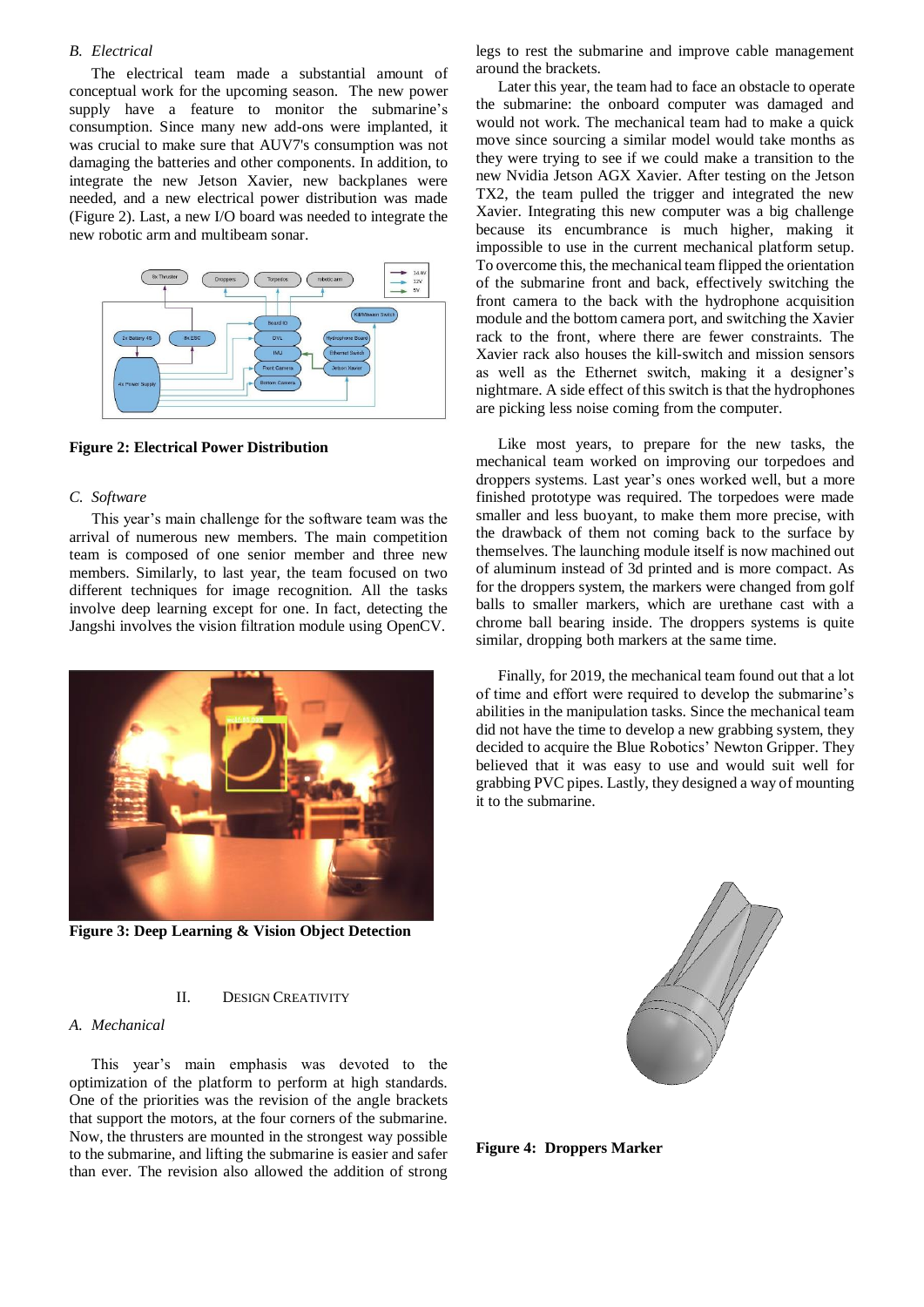## *B. Electrical*

The electrical team had to face many design challenges this year. The focus was to design new Power supply to be able to monitor the current usage and the current spikes in the active submarine. Since each battery is connected to a power supply card with three channels. Two of the channels have the same nominal voltage as the battery (16.0V), allowing a direct connection to the four ESC. To supply the other components, the third channel has a switch-mode power supply (buck converter) that reduces the initial 16.0V to 12.0V. The voltage conversion is a mandatory process as the channel supply power to important submarine components. One of the problems that the electrical team encountered when adding a new module in the submarine like the robotic arm or the Jetson AGX Xavier was that they did not know how the charges were distributed in the submarine. The previous power supply PCB provided a current measure, but the measurement was noisy. This new power supply was designed to obtain a more accurate current measurement. It uses Hall Effect sensors (ACS722).

In addition, in order to improve the submarine's accuracy, S.O.N.I.A. decided to purchase a new sonar. The previous sonar owned by the team was composed of only one beam performing a scan, which created some uncertainty in object identification. The electrical team worked on adding this module to the submarines using a Seacon connector.

With the new configuration of the on-board computer, the Jetson AGX Xavier presents different USB configurations. Therefore, the team had to design the new backplane's PCB between the computer and the rest of the submarine. In addition, it was needed to remove some USB connectors from the current backplane to add Ethernet connectors. The team had to think about all the new modules to integrate in the future year to be certain that enough Ethernet connectors were on the backplane. Lastly, a USB hub was added to easily connect the USB to the Jetson AGX Xavier.

Robosub's rules of this year involves catching a vampire in a bin. To do so, the electrical team had to integrate the new robotic arm bought by the mechanical team. This new module was added to the I/O board since it only needed a PWM signal. The I/O software was changed as well to be able to control the robotic arm.

## *C. Software*

Last year, the software team worked on integrating deep learning for object detection. Python was used for the detection algorithms implementation. The vision recognition system using OpenCV was not used since the deep detection was fully functional for all the tasks. Also, the team has decided to use the Vision OpenCV again for many tasks since it is a robust implemented feature in the submarine software.

A new sonar was acquired to replace the old one that has not been working for 2 years. This sonar is the Tritech Gemini 720im. Since the sonar is a multibeam type, it allows scanning a multiple times per second the objects present in its vision field. The integration of the sonar was one of the main projects, gathering the three departments of the student club. Its acquisition was motivated by the belief that it will prove

to be an advantage in long-range detection and alignment. Indeed, the sonar is not affected by changing meteorological conditions, which plague conventional vision systems.

Having last year's knowledge, the software team was able to improve the methodology for object detection. A new platform allows the automation of model generation. The software team set up an Airflow pipeline to perform the different model generation used in deep learning in an automatic manner. This pipeline consists of three stages. First, it needs to transform the video feeds in a 'rosbag' into an image. Then, it needs to upload the images to the google cloud platform server. Last, it needs to extract the data from Labelbox to convert the images into 'tfrecord' that are ready to be dragged.

In order to be certain to have a powerful image detection tool, SONIA changed its internal computing system and Jetson TX2. The team bought an Jetson AGX Xavier. Because of this change, the software team had to adapt the code for it to be compatible with the ARM architecture. The ARM architecture is much more adaptable for embedded systems. In addition, the Jetson AGX Xavier's internal GPU is more powerful than the previous TX2 Jetson's internal GPU. This powerful addition allows deep learning to be faster and pushed further than before.

Last year, one of the biggest issues for AUV7 was that it was not fast enough. Therefore, this year, the software team implemented a new control method in addition of the position control. In addition, a new speed control method was developed to help the submarine move faster. Instead of setting a location to go, a speed value and orientation is set until the next event. This new method allows AUV7 to move faster when travelling from obstacle to obstacle.

Like last year, the software team uses their mission system operated by a state machine. It allows the submarine to accomplish complex tasks based on many simple tasks.



**Figure 5: State Machine Mission System**

The team uses a simulation program to monitor the mission states, and to test offline missions.